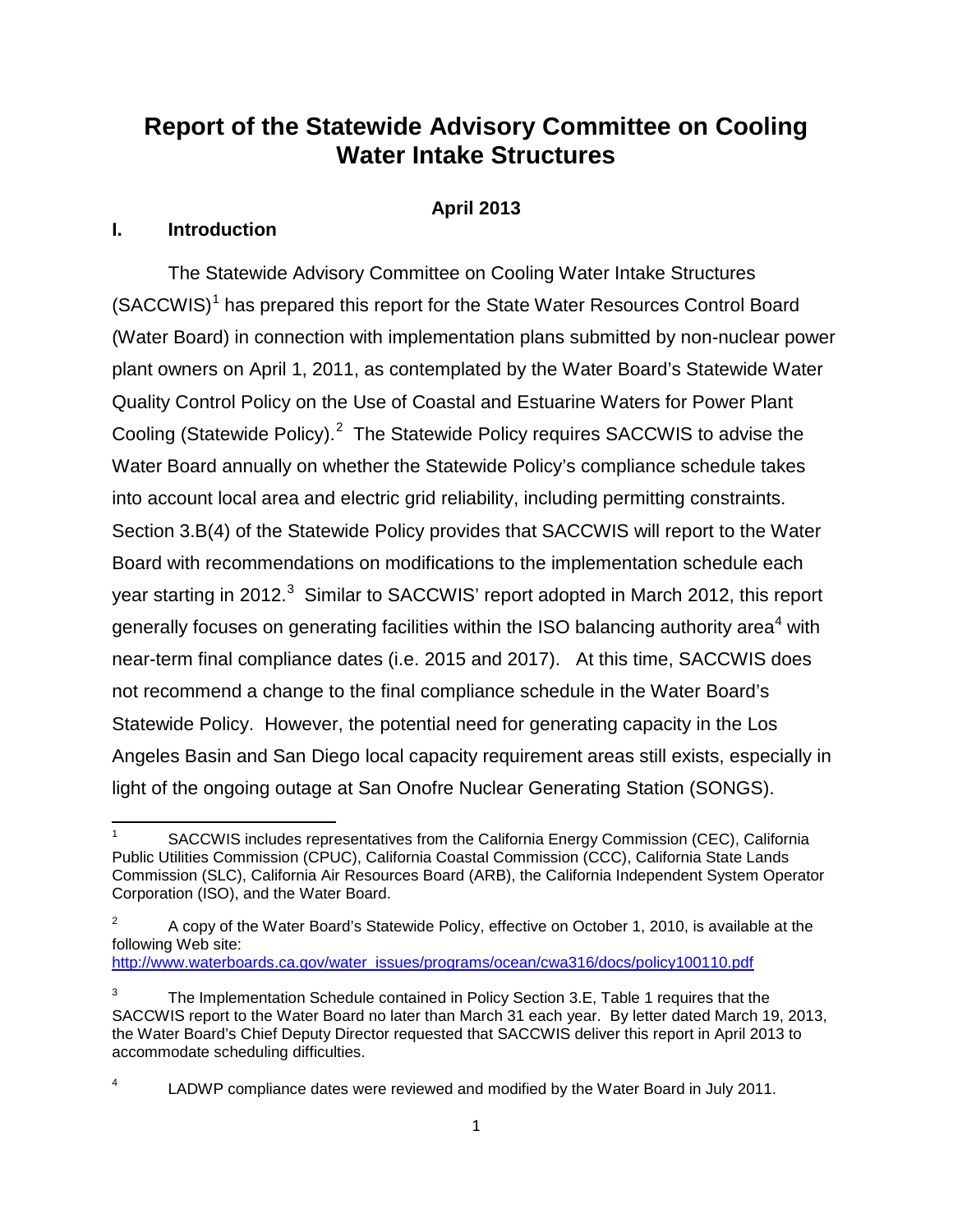Southern California could face serious electric reliability concerns if SONGS remains offline and if no replacement capacity is built for generating facilities with near term compliance dates under the Water Board's Statewide Policy. [5](#page-1-0)

## **II. Operational Developments Relevant to the Water Board's Statewide Policy**

Several operational developments have occurred or are anticipated to occur involving power plants subject to the Water Board's Statewide Policy. In the first quarter of 2012, units 2 and 3 at SONGS went offline to address wear in the units' steam generator tubing.<sup>[6](#page-1-1)</sup> SACCWIS understands that these units will return to service only after the Nuclear Regulatory Commission is satisfied that the plant can operate without risk to public health and safety. Until that time, these units will remain offline.

In the fourth quarter of 2012, AES retired units 3 and 4 at the Huntington Beach Power Plant. SACCWIS understands that the air emission offsets associated with these units are now committed to support Edison Mission Energy's Walnut Creek Energy Center in the Los Angeles Basin. As a result, Huntington Beach Units 3 and 4 are now in compliance with the Water Board's Statewide Policy.

In the first quarter of 2013, NRG Energy (formerly GenOn) notified the CPUC that it intends to retire Contra Costa units 6 and 7 when the Marsh Landing Generating Station reaches commercial operation, expected later this year. Once this occurs, Contra Costa units 6 and 7 will be in compliance with the Water Board's Statewide Policy.

Last year, SACCWIS reported that NRG plans to retire El Segundo unit 3 as part of the El Segundo Repowering Project. SACCWIS understands that NRG expects the El Segundo Repowering Project to reach commercial operation by August 1, 2013, at which time El Segundo unit 3 will be in compliance with the Water Board's Statewide Policy.

<span id="page-1-0"></span>In 2013, the CPUC plans to evaluate 's the need for new resources given the SONGS outage in its long-term procurement plan proceeding.

<span id="page-1-1"></span><sup>6</sup> *See generally* <http://www.nrc.gov/info-finder/reactor/songs/tube-degradation.html>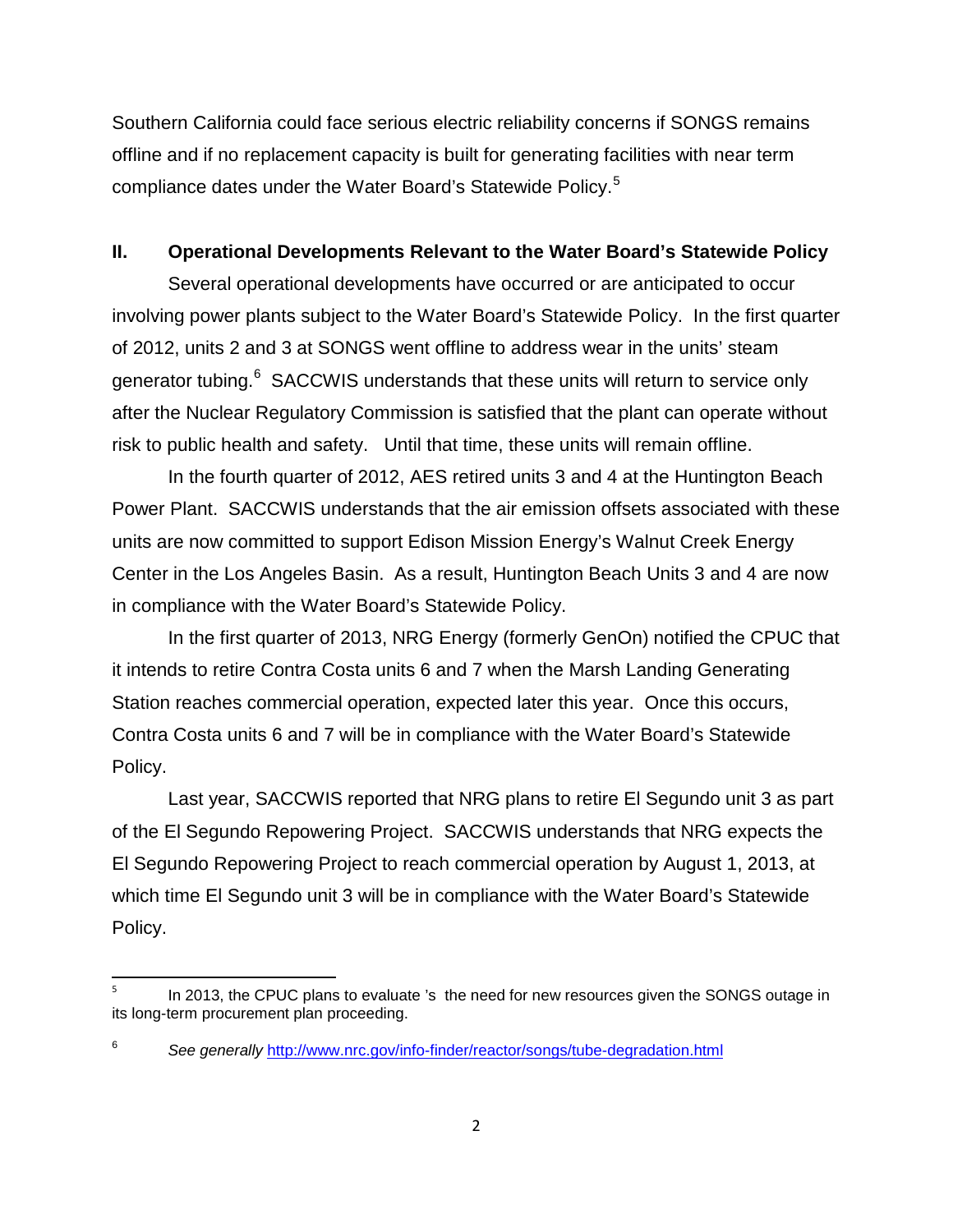# **III. Regulatory Developments Relevant to the Water Board's Statewide Policy**

Over the last year, several regulatory developments have occurred involving infrastructure planning and permitting activities to facilitate implementation of the Water Board's Statewide Policy. SACCWIS provides a brief description of these developments in the following paragraphs.

# **A. ISO 2011-2012 Transmission Planning Process**

In its 2011-2012 transmission planning process, the ISO performed long-term local capacity requirement studies for the local areas with generating facilities using once through cooling: Greater Bay Area, Big Creek/Ventura, Los Angeles Basin and San Diego areas.<sup>[7](#page-2-0)</sup> The ISO modeled the existing transmission system and generation resources, as well as ISO approved transmission projects that were estimated to reach commercial operation on or before June 1, 2021. Consistent with all previous local capacity assessments, the ISO used a 1-in-10 year summer peak load from the California Energy Demand forecast that was adopted by the CEC in 2009. In addition, since these studies were largely completed in December 2011, predating the SONGS outages beginning in January 2012, they assumed that SONGS would be operational in the study year of 2021. These studies continue to reflect projected local capacity needs as of 2021 in areas that contain generating capacity currently using once through cooling technology. Table A identifies a range summary of generating capacity currently using once through cooling that the ISO determined is needed in 2021 to maintain local reliability in local capacity requirement areas under a trajectory renewable portfolio standard.<sup>[8](#page-2-1)</sup>

<span id="page-2-0"></span><sup>7</sup> <http://www.caiso.com/Documents/Board-approvedISO2011-2012-TransmissionPlan.pdf>

<span id="page-2-1"></span> $8$  The trajectory renewable portfolio standard utilized the same approach as the commercial interest renewable portfolio standard, which the ISO used in its 2012-2013 transmission planning process.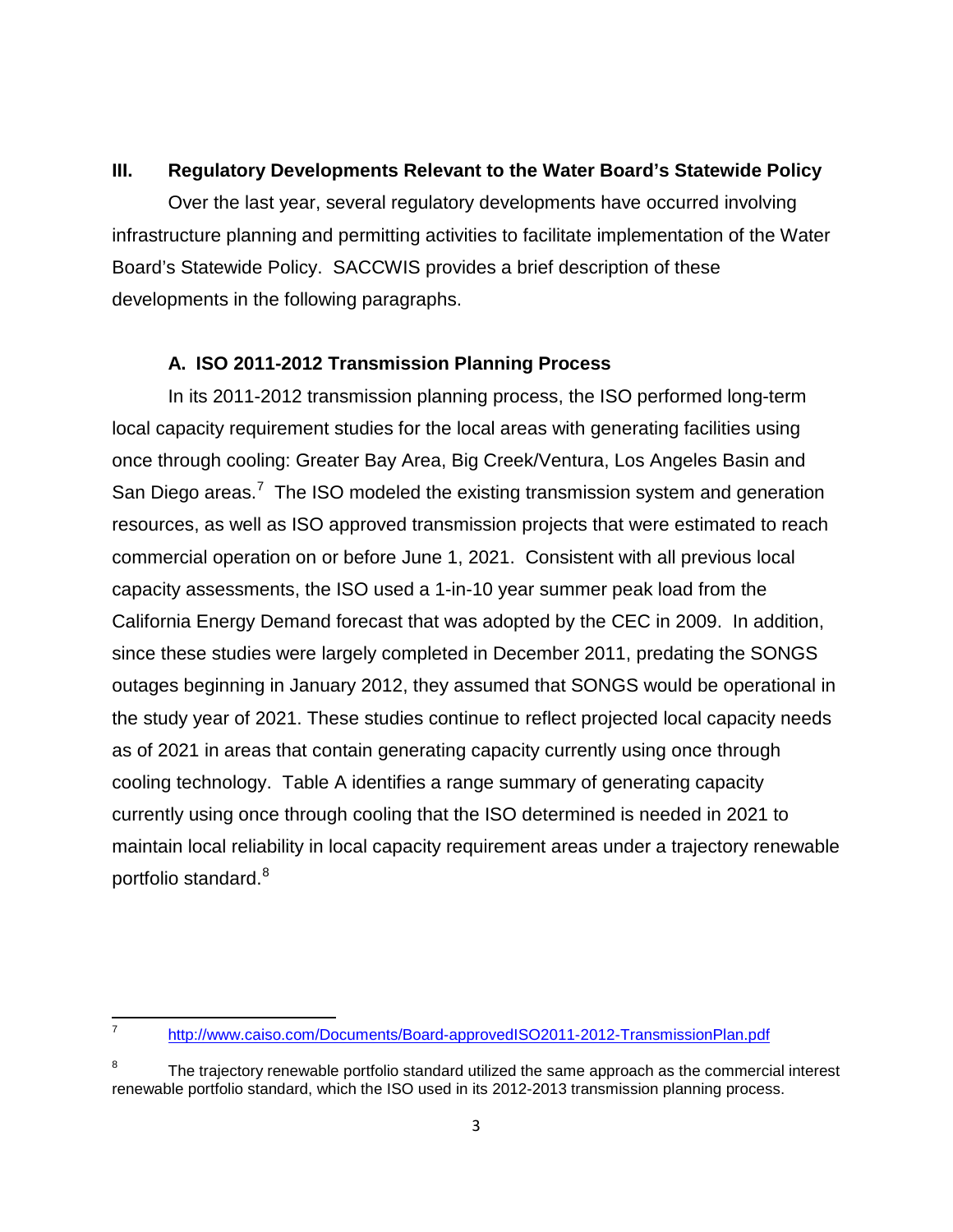| <b>Local Capacity Requirement Area</b> | <b>Replacement Generation Need (MW)</b> |
|----------------------------------------|-----------------------------------------|
| <b>Greater Bay Area</b>                |                                         |
| Big Creek/Ventura (Moorpark sub-area)  | 430                                     |
| Los Angeles Basin                      | $2,370 - 3,741^9$                       |
| San Diego                              | $531^{10} - 950$                        |

**Table A**

# **B. CPUC Procurement Process**

The CPUC has authorized the construction of between 1600-2100 MW of new resources in the Los Angeles Basin and Big Creek/Ventura local capacity requirement areas and 343 MW of resources in the San Diego local capacity area to plan for the impact on electrical reliability of the Water Board's Statewide Policy. In 2012, the CPUC conducted proceedings to examine reliability in the Los Angeles Basin and San Diego in connection with the Water Board's Statewide Policy. Neither of these proceedings has yet to examine the reliability impacts of SONGS ceasing to operate. The CPUC expects that it will address this issue later in 2013 as part of the Long-Term Procurement Plan proceeding. [11](#page-3-2)

# **2012 Long-Term Procurement Plan Track I Decision 13-02-015**

Track I of the 2012 Long-Term Procurement Plan proceeding specifically sought to assess the need for new electrical generation arising by 2020 in connection with implementation of the Water Board's Statewide Policy. Pursuant to a settlement agreement in the 2010 Long-Term Procurement Plan proceeding,<sup>[12](#page-3-3)</sup> the ISO conducted

<span id="page-3-0"></span>The range of capacity in the Los Angeles Basin reflects alternative locations for replacement capacity within the Los Angeles Basin.

<span id="page-3-1"></span><sup>&</sup>lt;sup>10</sup> The lower range of capacity needs reflects the use of SDG&E's proposed Pio Pico, Quail Brush and Escondido generating facilities.

<span id="page-3-2"></span>The Long-Term Procurement Plan proceeding is the CPUC's biennial process to assess integrated resource planning for California's system and local capacity needs ten years forward. Track I evaluates the need for new local capacity resources. Track II assesses the overall long-term need for new system reliability resources.

<span id="page-3-3"></span><sup>&</sup>lt;sup>12</sup> Decision 12-04-046 (Decision on System Track I and Rules Track III of the Long-Term Procurement Plan Proceeding and Approving Settlement), *available* [here.](http://docs.cpuc.ca.gov/PublishedDocs/WORD_PDF/FINAL_DECISION/164799.PDF)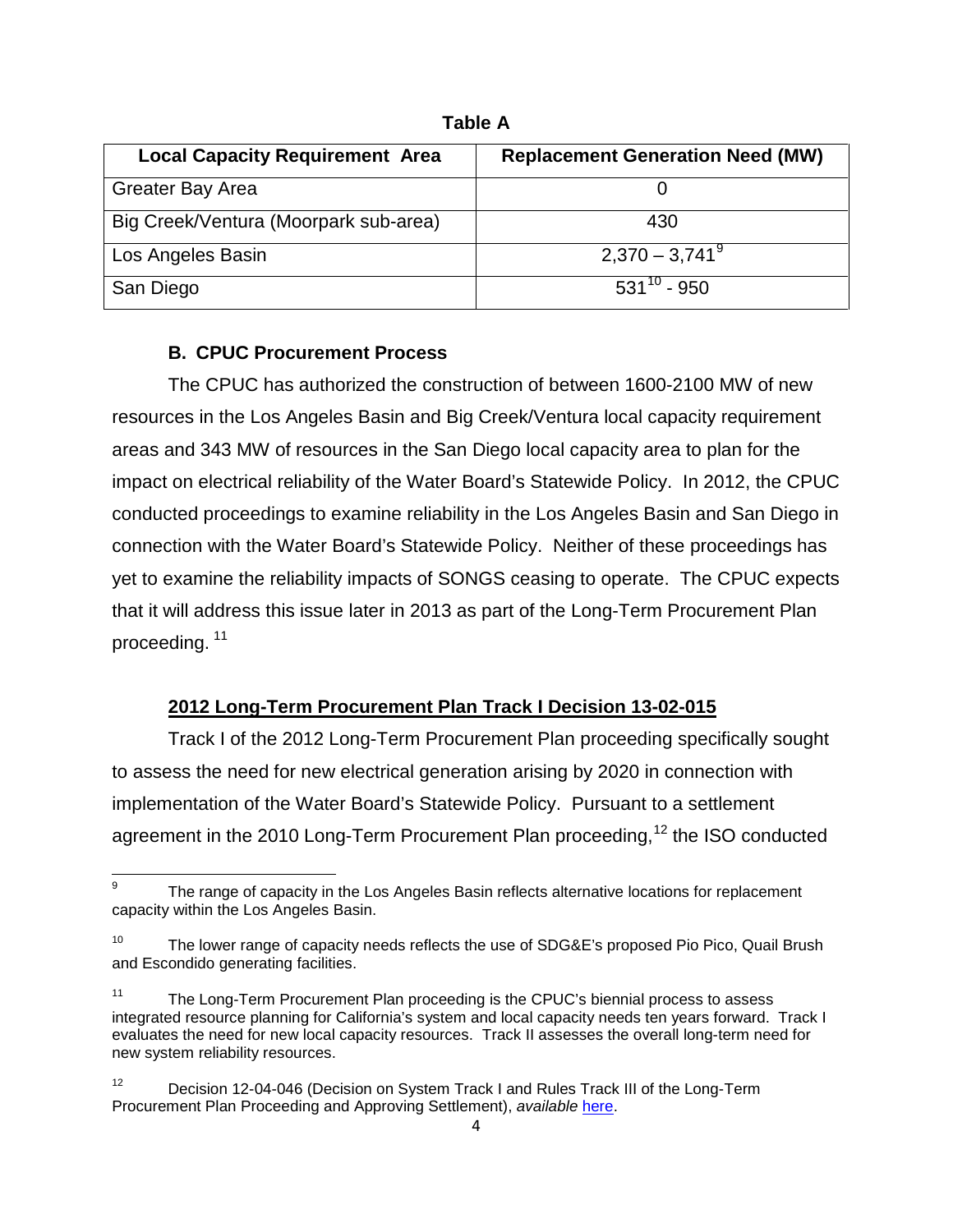power flow studies in the 2011-2012 transmission planning process to assess the longterm local capacity needs ten years forward arising from implementation of the Water Board's Statewide Policy.<sup>[13](#page-4-0)</sup> The ISO's study reflected a need for replacement generation in the Los Angeles Basin and Big Creek/Ventura local capacity areas. In February 2013, the CPUC issued Decision  $13{\text -}02{\text -}015^{14}$ , authorizing Southern California Edison to procure at least 1400 MW and up to 1800 MW of electrical capacity<sup>[15](#page-4-2)</sup> in the West Los Angeles sub-area of the Los Angeles Basin local capacity requirement area. Decision 13-02-015 also authorized at least 215 MW and up to 290 MW in the Moorpark sub-area of the Big Creek/Ventura local capacity requirement area.

## **2012 LTPP Track II Decision 12-12-010**

l

Track II of the 2012 LTPP is focused on system-wide resource needs. In December 2012, the CPUC adopted updated planning assumptions and standards in Decision 12-12-010<sup>[16](#page-4-3)</sup> to form the basis for assessing system-wide resource needs. In 2013, this proceeding will examine the need for flexible capacity resources as well as the need for resources to maintain system reliability should SONGS retire. The CPUC expects to issue a decision on these issues toward the end of 2013 or early 2014.

Separately, in response to an application filed by San Diego Gas and Electric Company, the CPUC considered the need for new local capacity generation in the San

<span id="page-4-0"></span> $13$  Table A on page 3 of this report outlines the needs assessments derived from these studies.

<span id="page-4-1"></span><sup>&</sup>lt;sup>14</sup> Decision 13-02-015 (Decision Authorizing Long-Term Procurement for Local Capacity Requirements), *available* [here.](http://docs.cpuc.ca.gov/PublishedDocs/Published/G000/M050/K374/50374520.PDF)

<span id="page-4-2"></span><sup>&</sup>lt;sup>15</sup> In the LA Basin, at least 1000 MW, but no more than 1200 MW of this capacity must be procured from conventional gas-fired or combined heat and power resources. At least 50 MW must be procured from energy storage resources. At least 150 MW of capacity must be procured through energy storage resources or preferred resources consistent with the Loading Order in the Governor's Energy Action Plan, which places energy efficiency and demand response resources first in the Loading Order, followed by renewable and combined heat and power resources, and then fossil-fuel resources. SCE is also authorized to procure up to an additional 600 MW of capacity from preferred resources and/or energy storage resources. In San Diego, the CPUC authorized San Diego Gas & Electric (SDG&E) to procure 298 MW of electric capacity in 2018, and approved a purchase power tolling agreement with Escondido Energy Center for 45 MW. This power purchase agreement will support the repowering of an existing 35 MW facility.

<span id="page-4-3"></span><sup>&</sup>lt;sup>16</sup> Decision 12-12-020 (Decision Adopting Long-Term Procurement Plans Track 2 Assumptions and Scenarios), *available* [here.](http://docs.cpuc.ca.gov/PublishedDocs/Published/G000/M040/K642/40642804.PDF)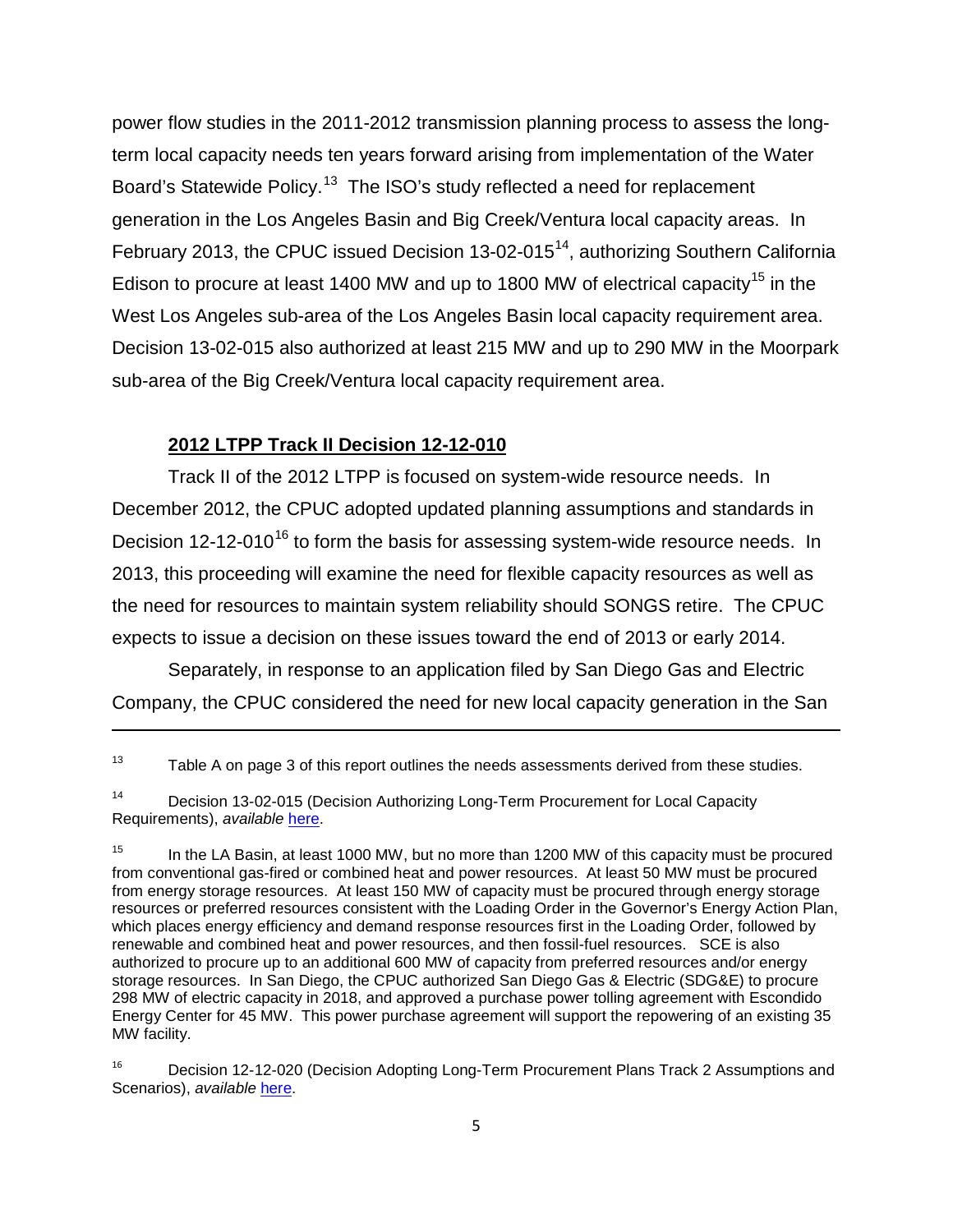Diego local capacity area. The proceeding assumed that the Encina Power Station will retire by December 31, 2017 and that SONGS will continue to be in-service. In March 2013, the CPUC directed SDG&E to procure up to 298 MWs of local generation beginning in 2018, and authorized the utility to enter into a purchase power tolling agreement with Escondido Energy Center, which is in the process of repowering from a 35 MW facility to 45 MWs.<sup>[17](#page-5-0)</sup>

## **Examining Additional Resource Needs**

The CPUC considers its need authorizations a "measured first step in a longer process."[18](#page-5-1) As explained, the CPUC anticipates assessing the replacement need for SONGS in 2013. In the 2014 Long Term Procurement Plan proceeding, the CPUC plans to evaluate whether there are additional local capacity needs over a ten year horizon. The CPUC expects the ISO's 2012-2013 Transmission Planning Process, or subsequent process, to serve as the basis for these future assessments.

## **C. ISO 2012-2013 Transmission Planning Process**

In its 2012-2013 transmission planning process, the ISO also examined once through cooling generation replacement or repowering needs, as well as new generation requirements in the sub-areas of the Los Angeles Basin and San Diego local capacity requirement areas. As part of the 2012-2013 transmission planning process, the ISO also examined the long-term grid reliability impact in the absence of the two nuclear generating stations, Diablo Canyon Power Plant and SONGS.<sup>[19](#page-5-2)</sup> The studies, based on commercial interest renewable portfolio standard assumptions, reflect an extended outage scenario at these facilities for an intermediate time frame (2018) and longer term timeframe (2022). The ISO's study results reflect the mid-term (2018) and long-term (2022) generation alternatives as well as mid-term and long-term combined

<span id="page-5-0"></span> $17$  Decision 13-03-029.

<span id="page-5-1"></span><sup>18</sup> Decision 13-02-015, p. 3.

<span id="page-5-2"></span><sup>&</sup>lt;sup>19</sup> ISO 2012-2013 Transmission Plan dated March 20, 2013 at 159-199. These studies only address grid reliability impact assessments and are not sufficient to determine whether Diablo Canyon and SONGS may retire.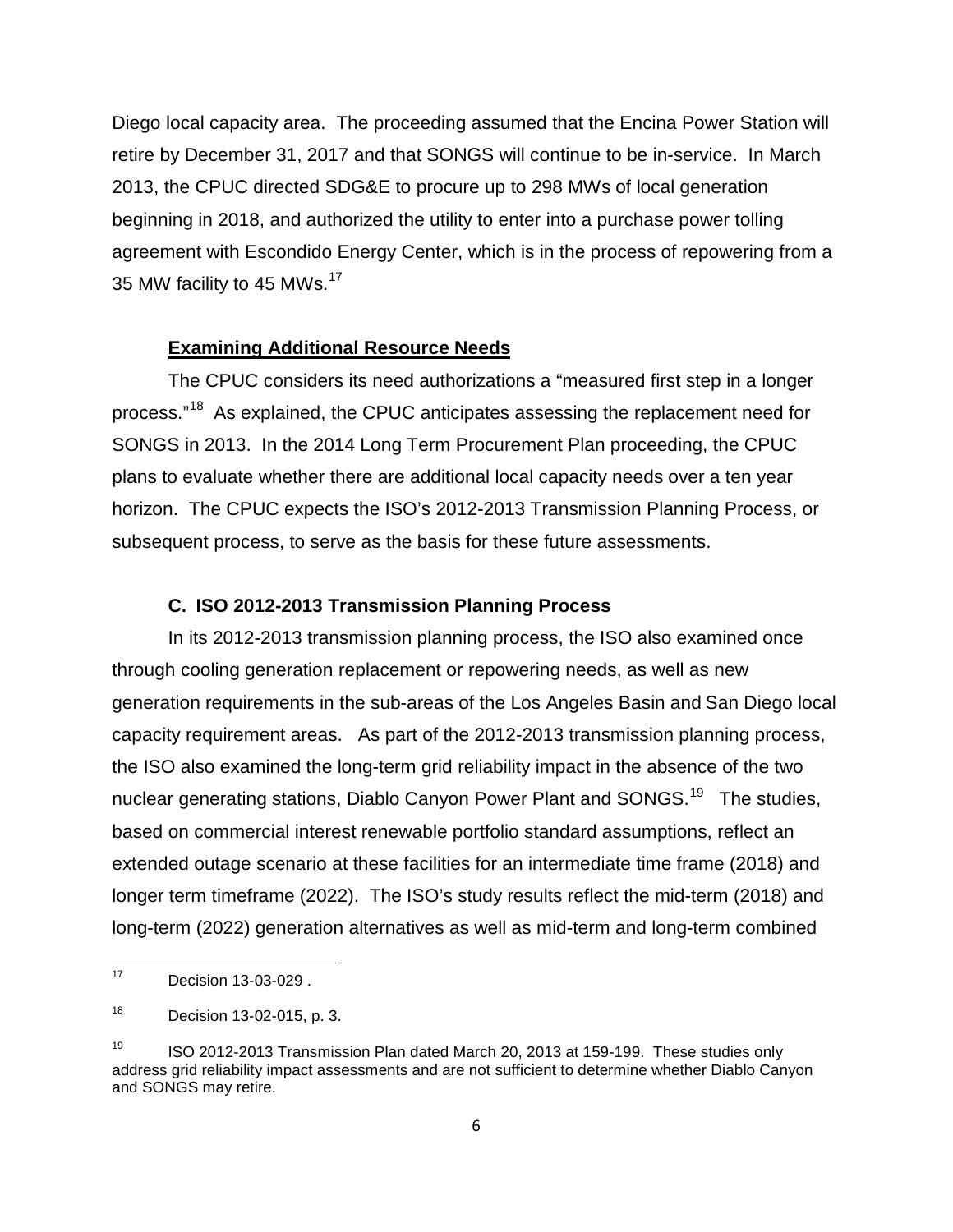transmission and generation alternatives.<sup>[20](#page-6-0)</sup> The results of either approach reflect generation replacement or repowering needs, as well as new generation requirements in the Los Angeles Basin and San Diego local capacity areas. These results do not identify generation needs in Greater Bay Area local capacity requirement area.

With respect to Diablo Canyon, the results of these studies reflect that there are no material mid- or long-term transmission system impacts associated with an extended outage at the facility. Resource requirements, however, such as planning reserve criteria and flexible resource needs, would require further study. Of relevance to the Water Board's Statewide Policy, in order to balance loads and resources without Diablo Canyon, the ISO's power flow model required an additional 1600 - 1700 MW of capacity in Northern California if generation using once through cooling was assumed to be unavailable due to compliance deadlines under the Water Board's Statewide Policy.

With respect to an intermediate and long-term loss of the SONGS, the studies reflected multiple reliability issues in both the Los Angeles Basin and San Diego local capacity requirements areas as once through cooled generation capacity in these areas faces compliance deadlines under the Water Board's Statewide Policy. The studies reflect the need for new resources in both the Los Angeles Basin and San Diego local capacity requirement areas. The reliability concerns identified by the ISO in the Los Angeles and San Diego areas include: (a) potential voltage instability under overlapping transmission outage condition; and (b) overloading of transmission facilities under various transmission contingencies. Table B provides a summary of new generation requirements, as well as dynamic reactive support need by 2022 time frame arising from the absence of SONGS.<sup>[21](#page-6-1)</sup>

<span id="page-6-0"></span><sup>&</sup>lt;sup>20</sup> ISO 2012-2013 Transmission Plan dated March 20, 2013 at 182-190.

<span id="page-6-1"></span><sup>&</sup>lt;sup>21</sup> Some elements of the potential mitigation alternatives for the long-term horizon (2022) without SONGS include the alternative of a 500kV transmission line connecting SCE and SDG&E transmission systems. For more details on the 2018 mid-term and 2022 long-term mitigations, please refer to Tables 3.5-10 and 3.5-11 on pages 184-189 of the ISO's 2012-2013 2012-2013 Transmission Plan. These tables reflect additional detail regarding generation replacement and new generation need, as well as dynamic reactive support need, for the both the Los Angeles Basin and San Diego local capacity requirement areas under various mitigation alternatives.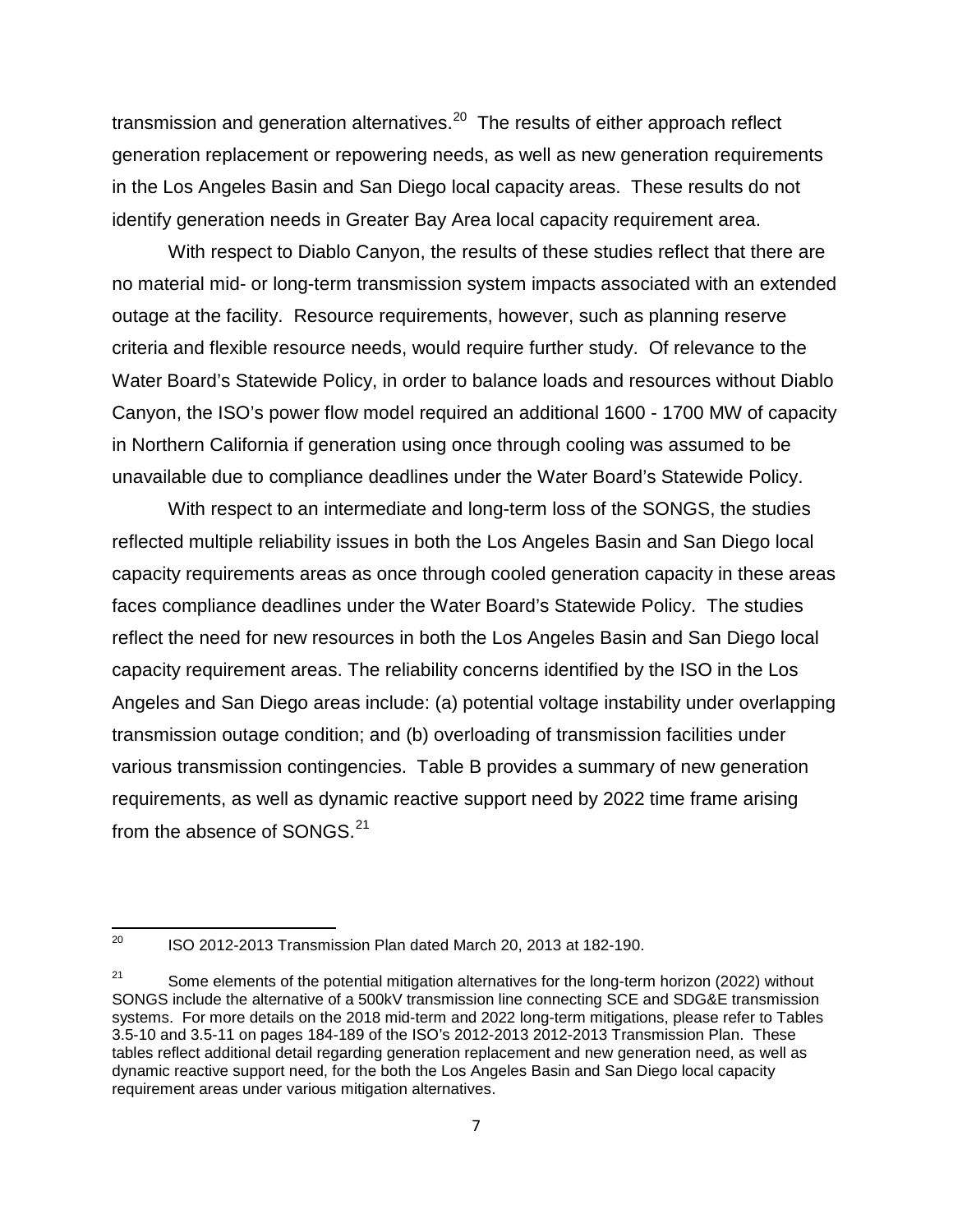# **Table B – Overview of New Generation and Dynamic Reactive Support Need by 2022 for SONGS Absence Scenario[22](#page-7-0)**

| <b>LCR Area</b>             | <b>Generation Need (MW)</b> | <b>Dynamic Reactive Support</b><br>Need $(MVAR)^{23}$ |
|-----------------------------|-----------------------------|-------------------------------------------------------|
| Los Angeles<br><b>Basin</b> | $2,915 - 4,615$             | $500 - 1,050$                                         |
| San Diego                   | $920 - 1885$                | 960                                                   |

If SONGS remains offline and new resources are not constructed in sufficient time to meet the need identified in these studies, then the Water Board may need to extend compliance deadlines in the Statewide Policy.

In addition to evaluating intermediate and long-term outages at Diablo Canyon and SONGS using the commercial interest renewable portfolio standard assumptions, the ISO also performed sensitivity studies using high distributed generation renewable portfolio standard assumptions for comparing the resource requirements in 2022. With higher penetrations of system-connected distributed generation, the ISO projects reduced resource requirements in the Los Angeles and San Diego local capacity requirement areas.

## **D. CEC Siting Processes**

The CEC is the lead agency for licensing thermal power plants 50 megawatts (MW) and larger under the California Environmental Quality Act (CEQA) and has a

<span id="page-7-0"></span> $22$  The range of generation replacement and new generation need, as well as dynamic reactive support need, reflects different mitigation alternatives. For further detail on how these needs are paired, please refer to the ISO's 2012-2013 Revised Draft Transmission Plan Transmission Plan. Any generation constructed in response to the authorization in CPUC's 2012 Long-Term Procurement Plan Track I Decision 13-12-015 would reduce the need identified in Table B.

<span id="page-7-1"></span><sup>&</sup>lt;sup>23</sup> Reactive support is necessary to energize and transmit power in an alternating current transmission system and maintain voltage stability on the transmission system.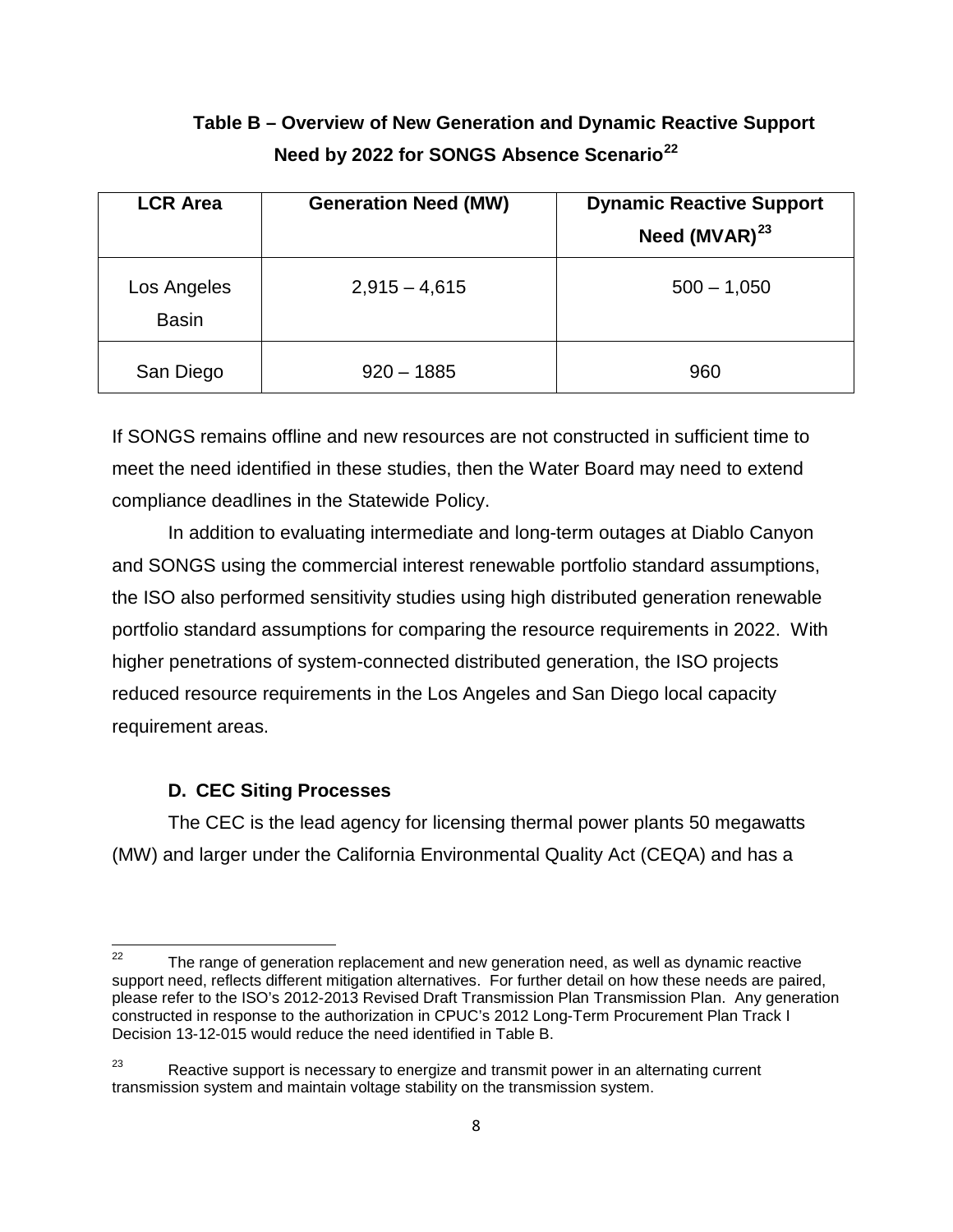certified regulatory program under  $CEQA<sup>24</sup>$  $CEQA<sup>24</sup>$  $CEQA<sup>24</sup>$  Under this program, the CEC conducts an environmental analysis of the project, including an analysis of alternatives and mitigation measures to minimize any significant adverse effect the project may have on the environment. These requirements do not, however, apply to the repowering or replacement of an existing power plant wherein the net increase in capacity is less than 50 MW.

As of January 2013, the CEC has received two applications for certification to replace some or all of the power production units at AES' Huntington Beach and Redondo Beach facilities. The Redondo Beach certification process has not started because the CEC has not determined the application is data adequate. The CEC has informed SACCWIS that it expects the filing of a third application for certification to repower AES' Alamitos facility by the end of 2013.

## **E. Generator Implementation Plans under Water Board's Statewide Policy**

The Water Board has received implementation plans from all generators in the ISO's balancing authority area in connection with the Statewide Policy. On December 11, 2012, the Water Board issued a letter requesting that AES Southland, LLC and GenOn (now owned by NRG Energy) provide additional information to facilitate an assessment of future grid reliability issues in connection with these generator owners' implementation plans.<sup>[25](#page-8-1)</sup> AES Southland is scheduled to submit a response to the Water Board's information request by March 31, 2013.

SACCWIS continues to assess NRG's response to the Water Board. Importantly, NRG's response makes clear it will seek to comply with the Water Board's Policy by either repowering or retiring the Encina Power Station and El Segundo unit 4 by their scheduled compliance dates.

<span id="page-8-0"></span><sup>&</sup>lt;sup>24</sup> Under this program, a project developer files an Application for Certification to initiate the siting process. The CEC Chairman then establishes a siting committee to preside over the process. Once the CEC determines the applicant has submitted adequate information to proceed (referred to as data adequate), the proceeding begins. The certification proceeding could take up to a year or longer. For example, the certification process for the Carlsbad Energy Center proceeding took almost five years. If constructed, the Carlsbad Energy Center will replace three of the units at Encina Power Station.

<span id="page-8-1"></span><sup>&</sup>lt;sup>25</sup> SACCWIS understands that Water Board staff have chosen not to issue letters GenOn and Dynegy regarding their facilities at this time. These two companies have filed a petition for writ of mandate, challenging the State Water Board's adoption of the Statewide Policy on various grounds. .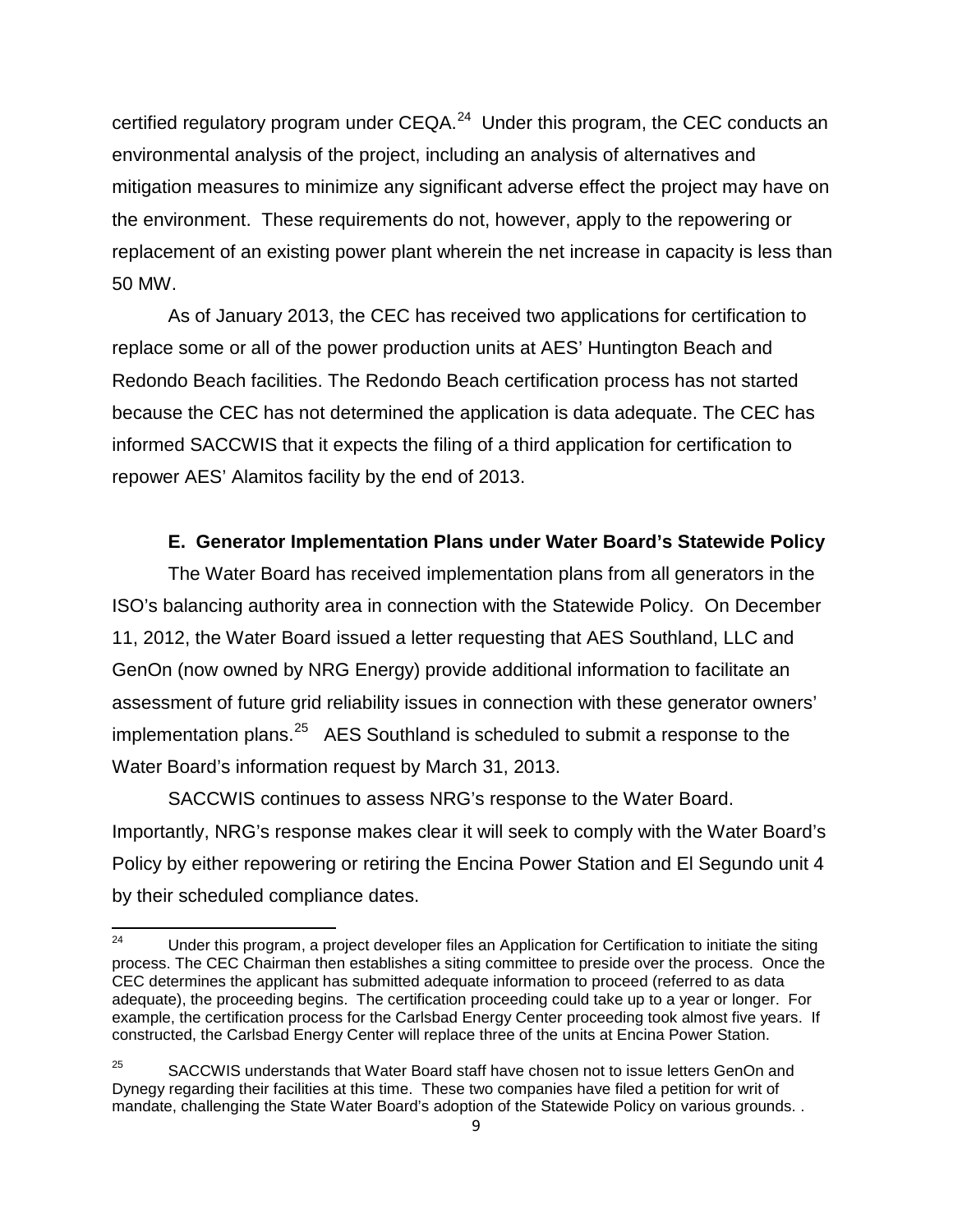## **F. South Coast Air Quality Management District (SCAQMD) Proposed Rule 1304.1**

On January 4, 2013, the SCAQMD issued draft language for proposed Rule 1304.1 – Electrical Generating Facility Annual Offset Fee for Use of Offset Exemption. SCAQMD's existing Rule 1304(a)(2) exempts electric utility steam generating boilers that will be replaced by advanced generating technologies, such as combined cycle gas turbines, from emission offset requirements. To demonstrate equivalency with the federal New Source Review Program, which does not provide an exemption from offsets, SCAQMD uses emission credits from its internal accounts to offset any emission increase associated with these projects. No fee is currently being charged for this SCAQMD-provided offset credit. The purpose of Rule 1304.1 is to require electrical generating facilities that use the specific air emission offset exemption described in SCAQMD's Rule 1304(a)(2) [Electric Utility Steam Boiler Replacement] to pay annual fees for access to this exemption. The fee proceeds would be invested in air pollution improvement projects consistent with SCAQMD's Air Quality Management Plan. SCAQMD is proposing to require generation developers to make an upfront deposit of five years of these annual fees that would be 50 percent non-refundable prior to receiving a permit to construct. After issuance of a permit, the remaining 50 percent of the deposit would become increasingly non-refundable over a five-year period regardless of whether or not the generating plant is built. Several parties have expressed concern that the proposed rule could affect reliability by creating a disincentive for repowering of generating facilities using once through cooling in the Los Angeles Basin. SCAQMD has established a working group to provide input on the proposed rule, including whether the revenues at stake are large enough to seriously hinder generator development plans. Additionally, SCAQMD staff has stated that demonstrating equivalency with federal offset requirements through use of the fee rule would not be mandatory and generators could still exercise the option of procuring emission reduction credits on the open market.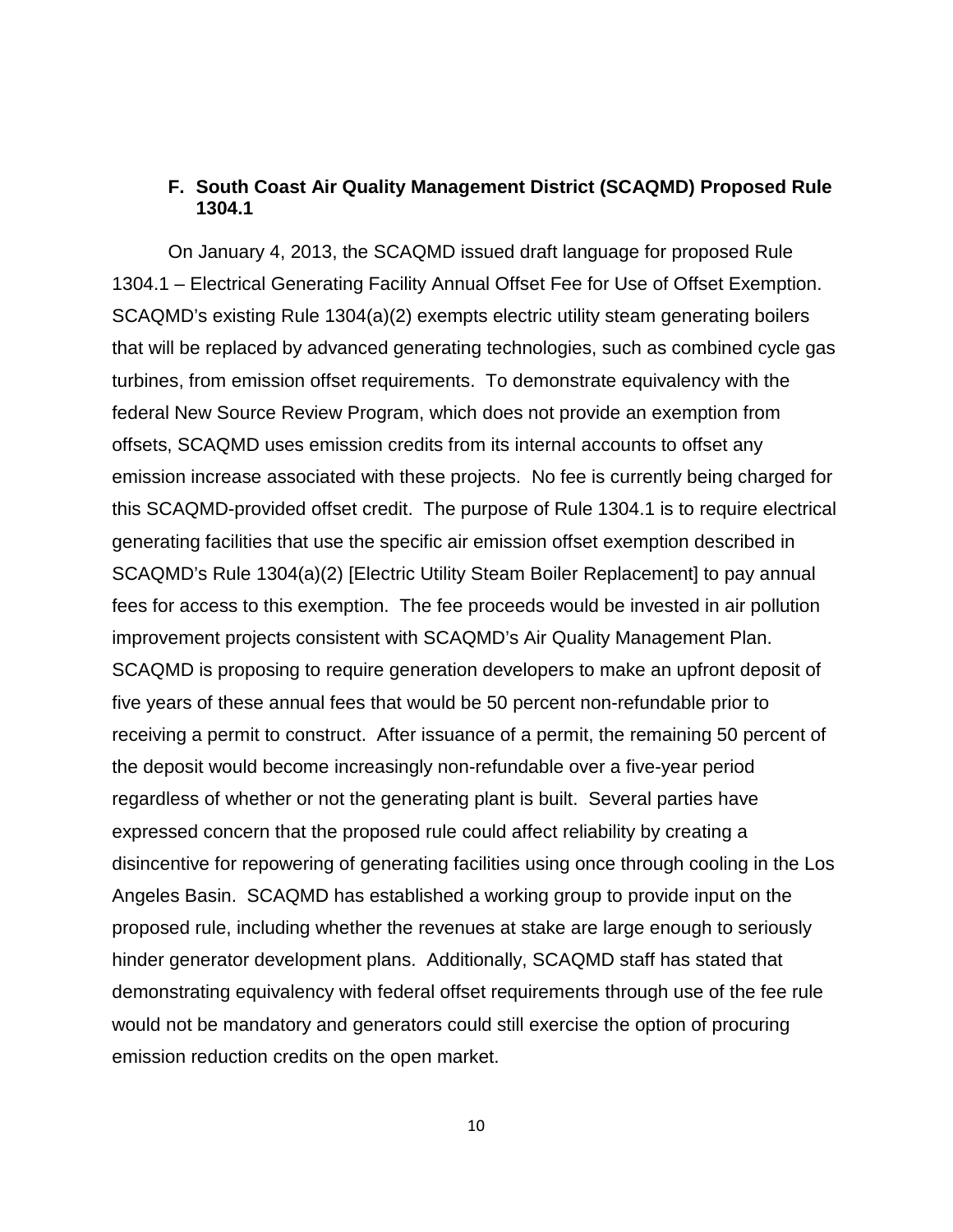# **IV. Final Compliance Dates for Generating Units with Near-term Compliance Dates Remain a Concern for Electric Grid Reliability**

This section identifies specific issues associated with generating units or facilities in the ISO's balancing authority area with near-term (2015) and mid-term (2017) compliance dates under the Water Board's Statewide Policy. There are six such facilities: El Segundo and Encina are located in Southern California, while Contra Costa, Pittsburg, Morro Bay and Moss Landing are located in Northern California.

## **El Segundo**

Units 3 and 4 at El Segundo use once through cooling technology. NRG, the plant owner, is constructing a repowering project that will consist of two combined cycle facilities, which will use dry air cooling and are currently expected to reach commercial operation in August 2013. As part of that repowering, NRG is retiring unit 3 (units 1 and 2 have already been retired). The final compliance date for El Segundo units 3 and 4 under the Statewide Policy is December 31, 2015. In its original April 1, 2011 implementation plan, NRG stated that it intended to repower El Segundo unit 4 and wanted an extension of its compliance date to 2017 to enable NRG to pursue repowering without the loss of operating capacity at the El Segundo facility. At this time, NRG does not have a power purchase agreement with a load serving entity to support repowering unit 4, and NRG has not submitted an application for certification to the CEC to repower unit 4. In a letter submitted to the Water Board dated January 30, 2013, NRG has stated it will retire unit 4 no later than December 31, 2015.

The analyses prepared by the ISO as part of the 2012-2013 transmission planning process for 2022 reflects that there is a need for only a portion of the capacity at the El Segundo facility to satisfy local capacity requirements in the El Nido subarea, which is part of the Los Angeles Basin local capacity area. The El Segundo repowering project, coupled with other generation not using once through cooling in the El Nido subarea, satisfies projected local capacity requirements in the El Nido subarea. However, the local capacity analyses for 2018 and 2022 prepared by the ISO to assess the consequences of SONGS being offline reflect a need for additional capacity to

11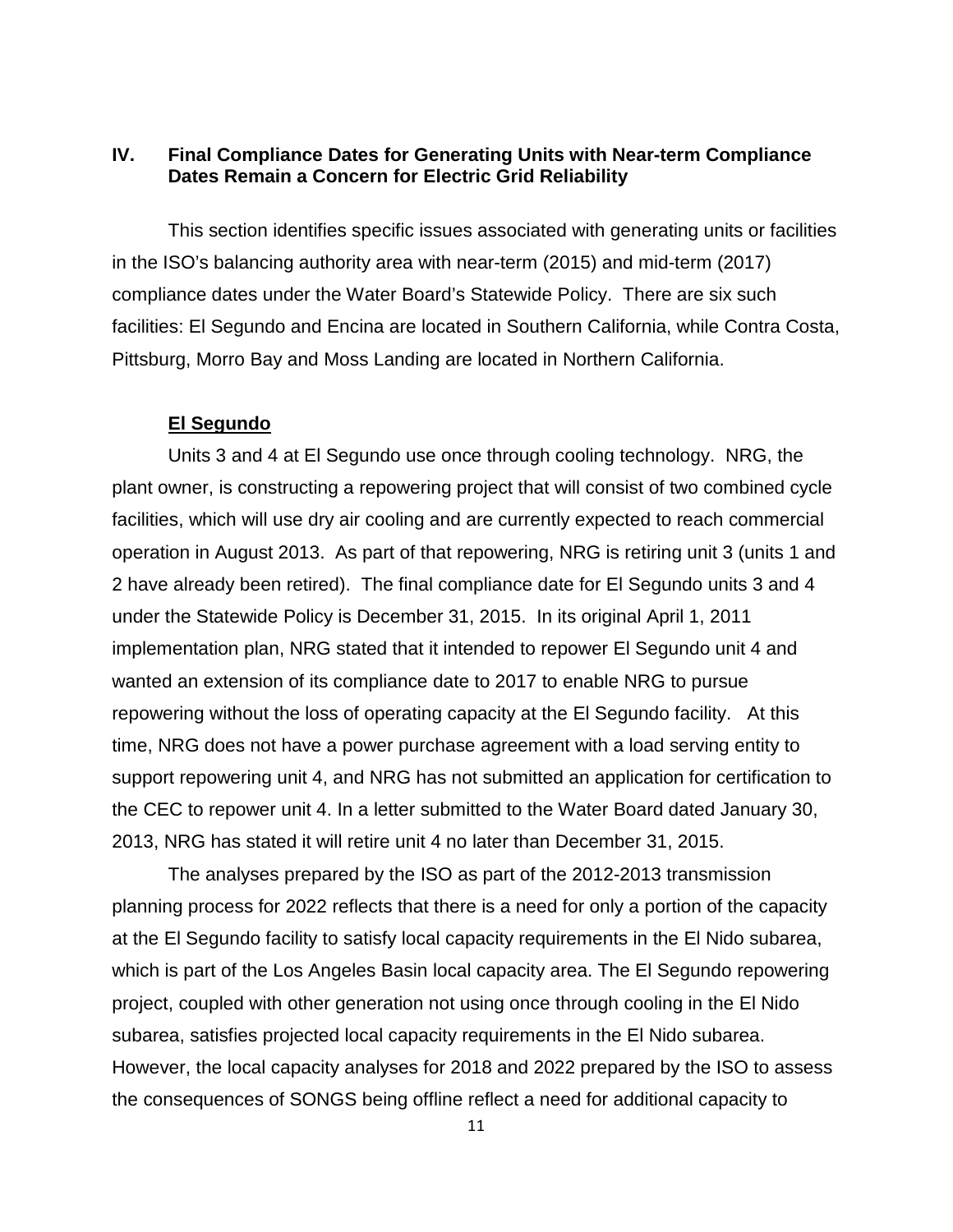support local and system requirements. Notwithstanding these study results, SACCWIS does not recommend a change in compliance dates for any of the El Segundo units at this time.

#### **Encina**

The Encina facility consists of five steam boiler generating units using oncethrough cooling with an aggregate capacity of 950 MW. In its original April 1, 2011 implementation plan, NRG proposed different approaches for the five old steam-boiler units. For units 1-3 (an aggregate of 318 MW capacity), NRG proposed to repower these units with a new flexible combined cycle facility, the Carlsbad Energy Center, consisting of two combined cycle units with an aggregate capacity of 550 MW. NRG received a permit from the CEC for this facility in June 2012. For units 4-5 (an aggregate of 632 MW), NRG proposed to retrofit these units pursuant to the Track 2 option to reduce environmental impacts. In a letter dated January 30, 2013, NRG states: (1) it still plans to replace units 1-3 with the Carlsbad Energy Center; and (2) it no longer intends to pursue Track 2 compliance options and will retire units 4 and 5 no later than the final compliance date for Encina of December 31, 2017.

The local capacity analyses for 2018 and 2022, prepared by the ISO to assess the consequences of SONGS being offline, reflect a need for capacity at the Encina facility or an electrically equivalent site. For the San Diego area, the ISO studies examined alternative scenarios that include a range of different generation and transmission combinations in the San Diego and Los Angeles Basin to address this capacity need, including generation capacity in northwestern San Diego where Encina currently operates.

As discussed in Section III.B, the CPUC authorized SDG&E to procure a total of 343 MW of generating capacity beginning in 2018, in the San Diego local capacity requirement area. SACCWIS intends to examine whether the 2017 compliance date remains appropriate for all units at Encina and intends to advise the Water Board when more information is available. SACCWIS does not recommend a change in compliance dates for the units at the Encina facility at this time.

12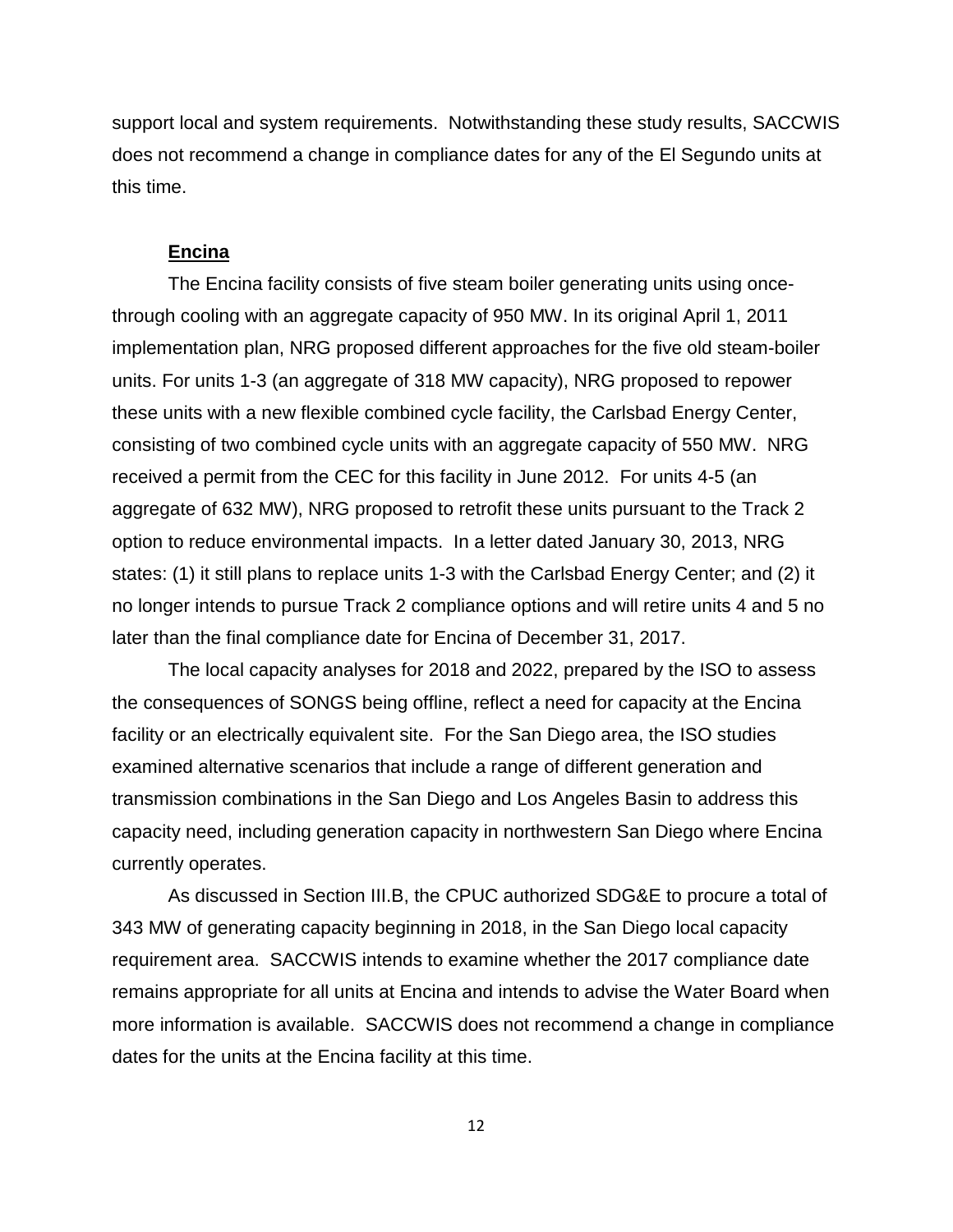## **Contra Costa**

As described in Section II of this report, SACCWIS anticipates that NRG's Contra Costa units 6 and 7 will retire before their final compliance date (December 31, 2017). The CPUC has approved a power purchase agreement between NRG and Pacific Gas and Electric Company that requires the existing capacity at Contra Costa units 6 and 7 to retire when Marsh Landing becomes operational. SACCWIS understands that NRG intends to bring the Marsh Landing facility into commercial operation this year. SACCWIS does not recommend a change in compliance dates for the units at the Contra Costa facility.

#### **Pittsburg**

NRG's Pittsburg units 5 and 6 are 312 MW and 317 MW steam boilers, respectively. Both units use once through cooling technology. Pittsburg unit 7 is a 682 MW steam boiler unit that has water-cooled cooling towers. Unit 7 is interconnected to units 5 and 6 and cannot operate independent of them. To start Pittsburg unit 7, NRG must start either unit 5 or 6 first. The final compliance date for Pittsburg under the Statewide Policy is December 31, 2017. In its implementation plan filed April 1, 2011, NRG proposed to sever the existing cooling towers from unit 7, connect them to units 5 and 6, and then retire unit 7. This sequence of steps would eliminate once through cooling at units 5 and 6 but also would result in the loss of capacity from unit 7. To finance and construct this new configuration, NRG asserts it needs a multi-year contract from a load serving entity.

In an earlier study of local capacity technical analyses, the ISO identified a capacity need within the Pittsburg sub-area of the Greater Bay Area for 2016. Based on this analysis, at least one Pittsburg unit would need to continue to operate or the subarea would require between 100 and 200 MW of new electrically equivalent capacity. The ISO's 2017 local capacity analysis, however, performed as part of the 2012-2013 transmission planning process, reaches different conclusions. In its study of 2017, the ISO's analysis shows that the Pittsburg subarea no longer exists as a result of the

13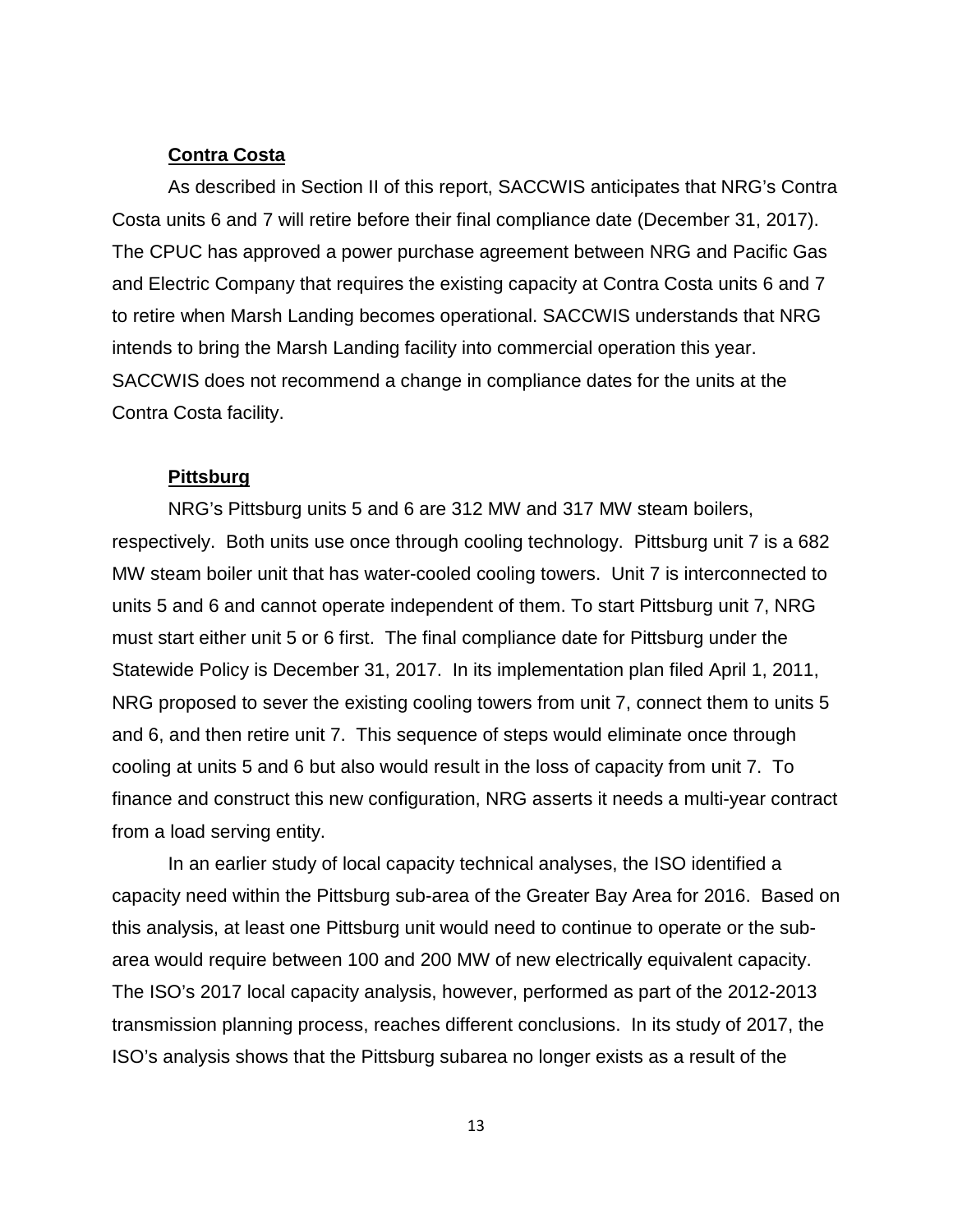assumed completion of four transmission system upgrades.<sup>26</sup> These upgrades should eliminate the local capacity needs that the Pittsburg units may help satisfy. SACCWIS does not recommend a change in compliance dates for the units at the Pittsburg facility.

## **Moss Landing**

Dynegy's Moss Landing facility consists of two types of units – older steam boiler units and new combined cycle units. Units 6 and 7 are steam boilers with a capacity of roughly 750 MW each for a total of 1510 MW. Power blocks 1 and 2 refer to two combined cycle facilities; each 510 MW power block consists of two combustion turbines and a heat recovery steam generator. The final compliance date for Moss Landing under the Statewide Policy is December 31, 2017. In its April 1, 2011 implementation plan, Dynegy proposed a 2032 compliance date for power blocks 1 and 2, and to implement Track 2 retrofit measures by 2017 for units 6 and 7. There is no updated implementation information from Dynegy even though Moss Landing represents the largest amount of capacity using once through cooling technology at a single facility in the entire state.

While Moss Landing is not located within an ISO local capacity area, power blocks 1 and 2 are newer dispatchable combined cycle facilities. They are also traditionally operated under high peak load conditions for the Greater Bay Area. They can also help balance system needs created by variability of renewable resources as well as load. The ISO has not conducted studies to determine the impacts if these two units were retired.<sup>[27](#page-13-1)</sup> SACCWIS, however, does not recommend a change in compliance dates for the units at the Moss Landing facility at this time.

<span id="page-13-0"></span><sup>&</sup>lt;sup>26</sup> The ISO's 2017 local capacity study states that the Pittsburg subarea disappears with the completion of the Moraga #1 230/115 kV transformer replacement (expected to be completed by December 2015), Tesla-Pittsburg 230 kV lines reconductoring (expected to be in service by October 2015), Contra Costa-Moraga 230 kV reconductoring (expected in service by December 2014), and the Vaca Dixon – Lakeville 230 kV reconductoring project (expected to be in service by June 1, 2017).

<span id="page-13-1"></span> $27$  The ISO has not assessed the local reliability impacts to the Greater Bay Area if these two units retire. For the ten-year horizon study scenario (2022) without Diablo Canyon Power Plant, the ISO assumed power blocks 1 and 2 remained on-line in its power flow model to balance northern California (NP26) loads and resources. This zonal requirement, however, could also be met with other potential new resources located in NP26.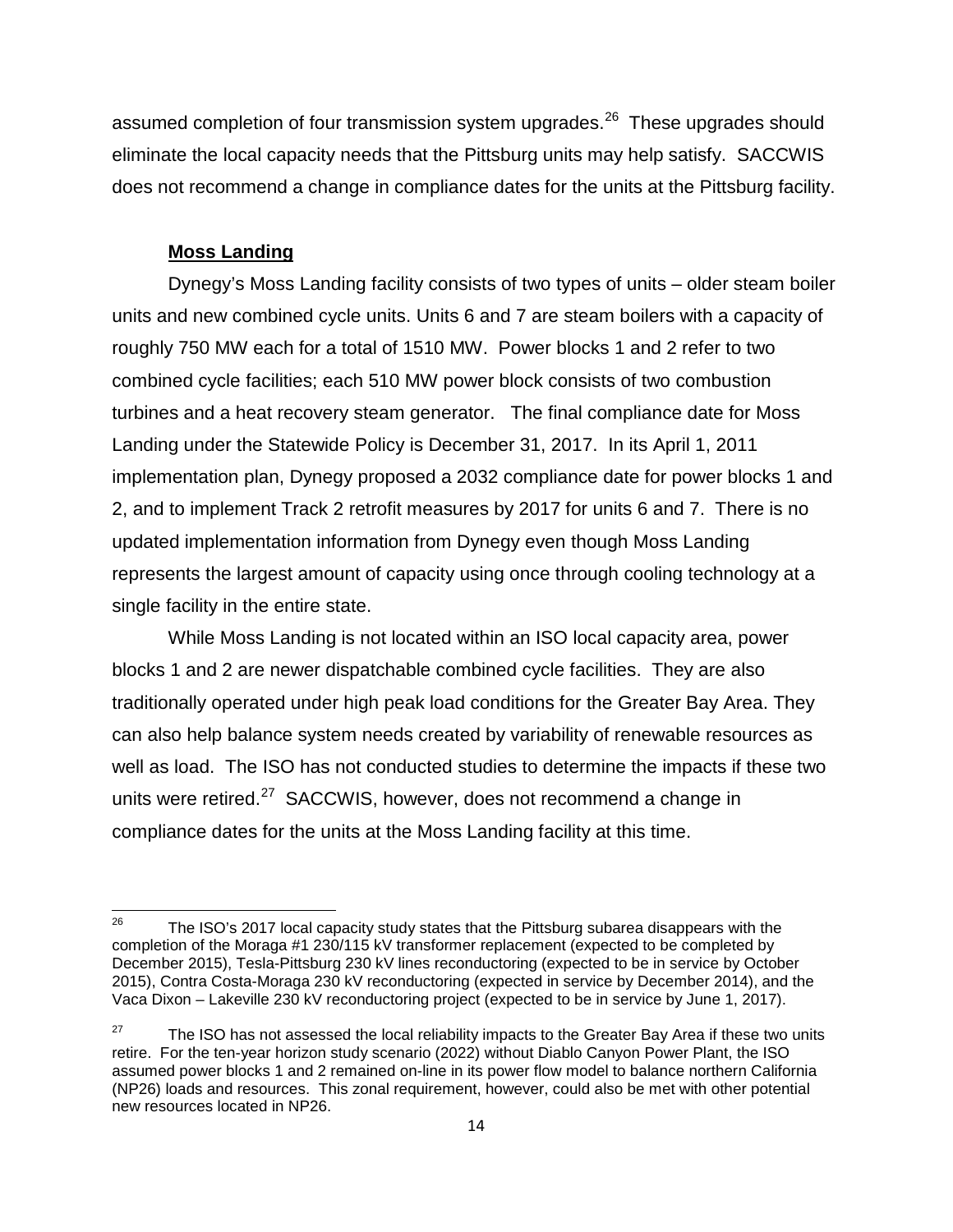## **Morro Bay**

Each of the two operating steam boiler units at Morro Bay is approximately 325 MW. In its April 1, 2011 implementation plan, Dynegy proposed to implement Track 2 retrofit measures for generating units 3 and 4 at its Morro Bay facility. Dynegy states that if it is unable to implement Track 2 retrofit measures, it may develop a small power plant of roughly 160 MW at a new site using the air credits from the shutdown of the existing Morro Bay facility. The final compliance date for Morro Bay under the Statewide Policy is December 31, 2015. Morro Bay is not located within a local capacity area, and therefore there are no local electric reliability issues if Dynegy retires Morro Bay. SACCWIS does not recommend a change in compliance dates for the units at the Morro Bay facility.

## **V. Conclusion**

SACCWIS members are continuing to assess the reliability impacts to the electric grid in connection with implementation of the Water Board's Statewide Policy. Some facilities using once through cooling are retiring in advance of the compliance dates established by the Water Board's Statewide Policy. Others may require extensions to comply, if one or more uncertainties combine to threaten local or system reliability or if insufficient replacement infrastructure is developed. At this time, however, SACCWIS does not recommend an extension of the final compliance schedule in the Water Board's Statewide Policy for any facility. If, however, SONGS continues to remain offline, local generation in combination with other mitigation measures such as transmission upgrades and measures to implement demand side management are needed to maintain reliability in the Los Angeles Basin and San Diego areas. The Water Board may need to extend the compliance schedule if these replacement resources are not constructed in sufficient time to meet the identified need.

To better understand resource needs and current generator plans, State Water Board staff will request updates in the near-term from generators with compliance dates in 2017 or earlier. Next, State Water Board staff will request generators with compliance dates post-2017 to submit information to inform further studies and analysis